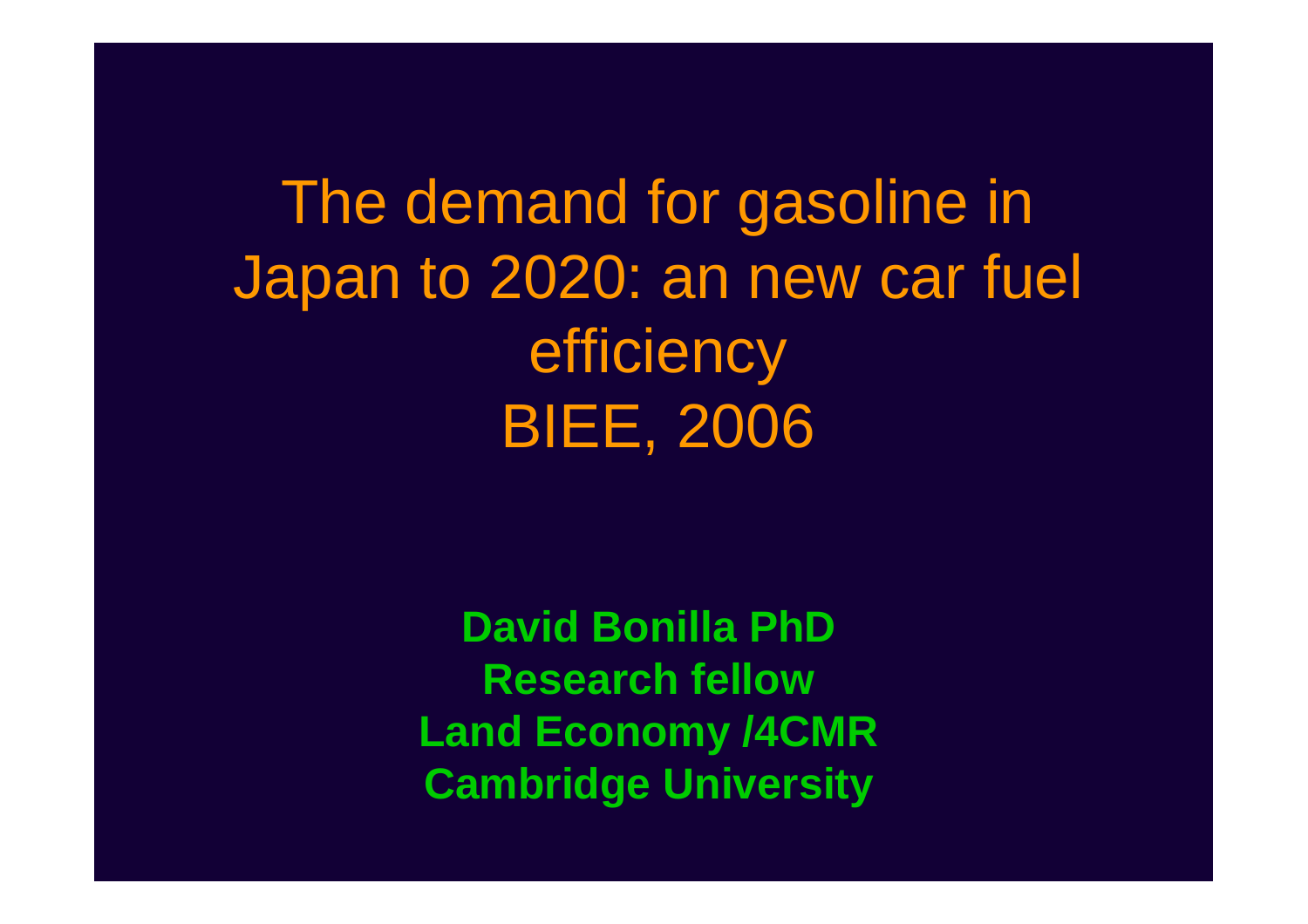# Project financed by EU-commission Marie Curie program (2005-2007)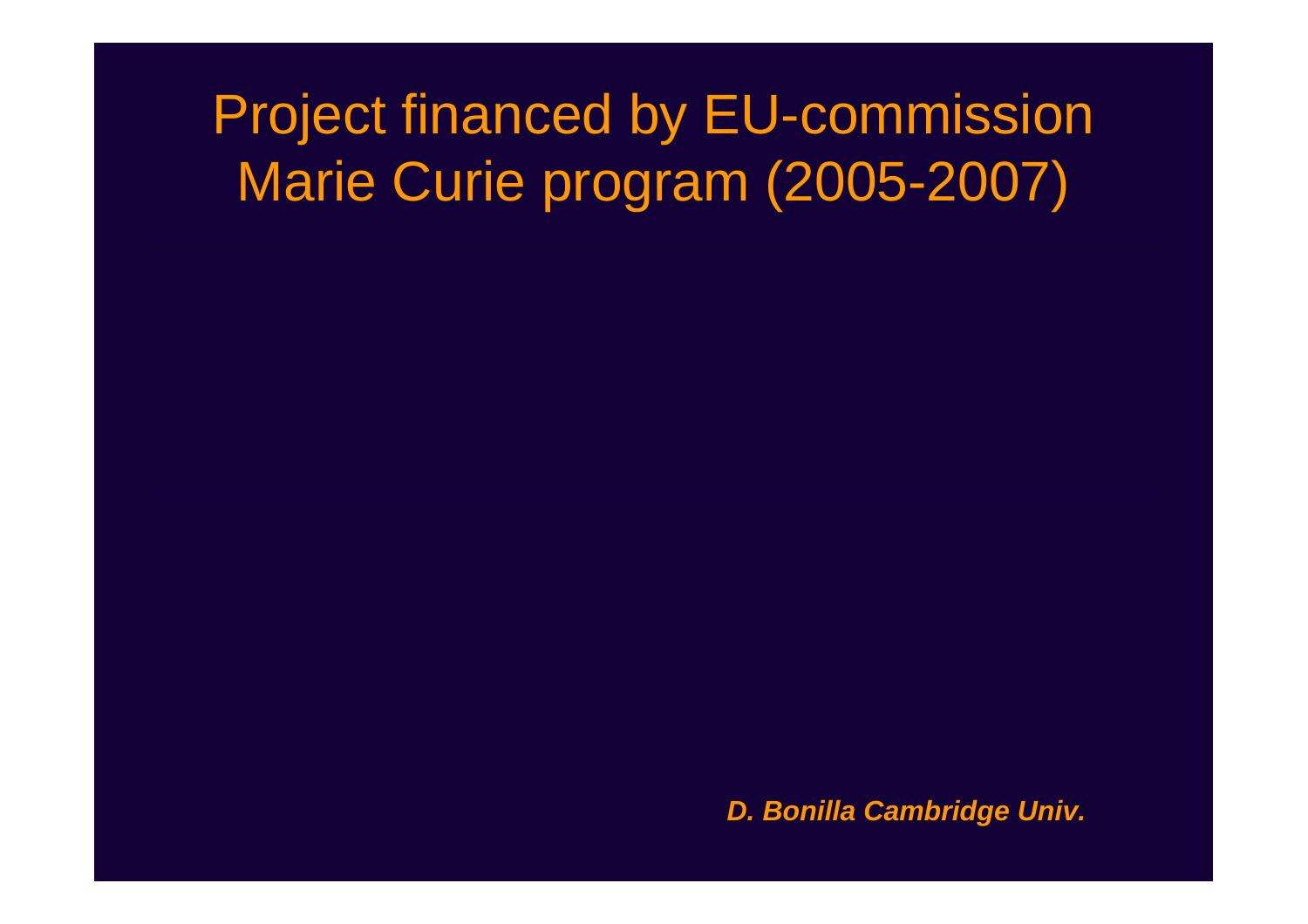# Aim of the study

- Examine how renewal of vehicle stock affects gasoline demand taking account of technology ch.
- fuel efficiency effects
- fuel efficiency standards
- Project gasoline demand in near future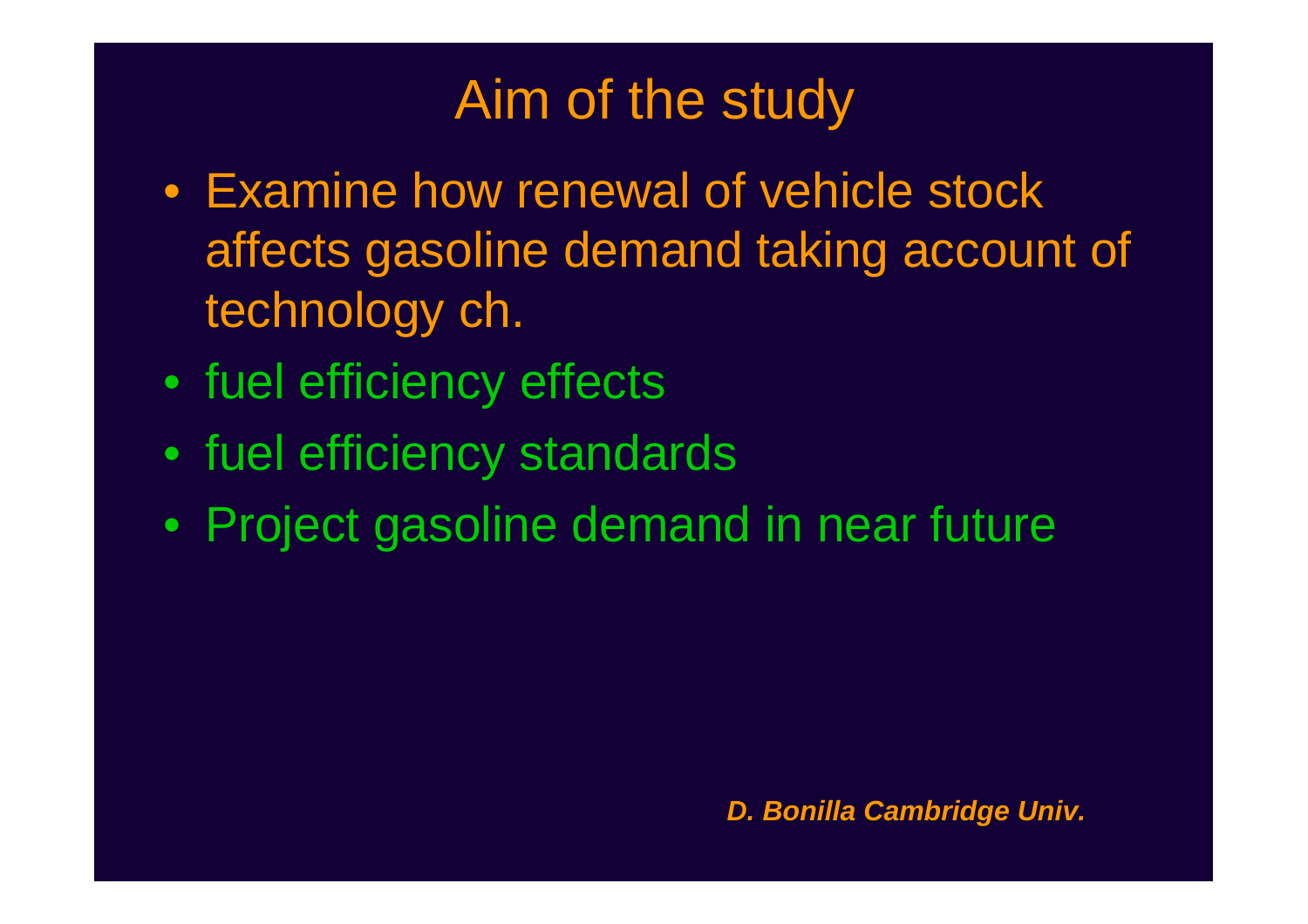# Work in the field

- Sakaguchi (2000) energy policy;
- Johansson-Schipper (1997) trans. Econ. Pol.;
- Kaya (1981) Government Report;
- Deterministic models literature:
- Franzen-Sterner (1995);
- Boone et al. (1995);
- Hunt and Ninomiya (2003) E. Journal.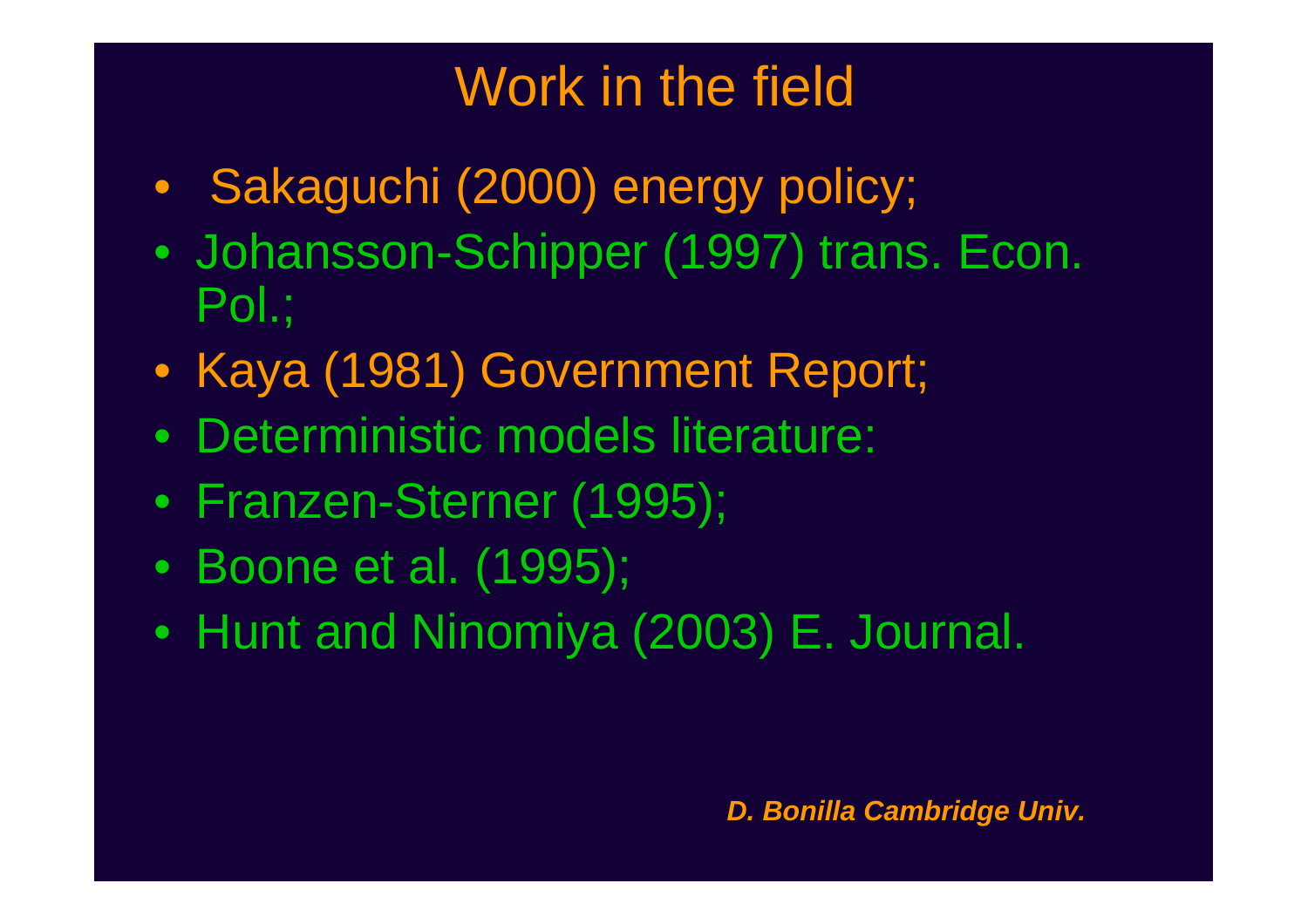# Worrying growth of gasoline demand



**Figure 1. Gasoline demand**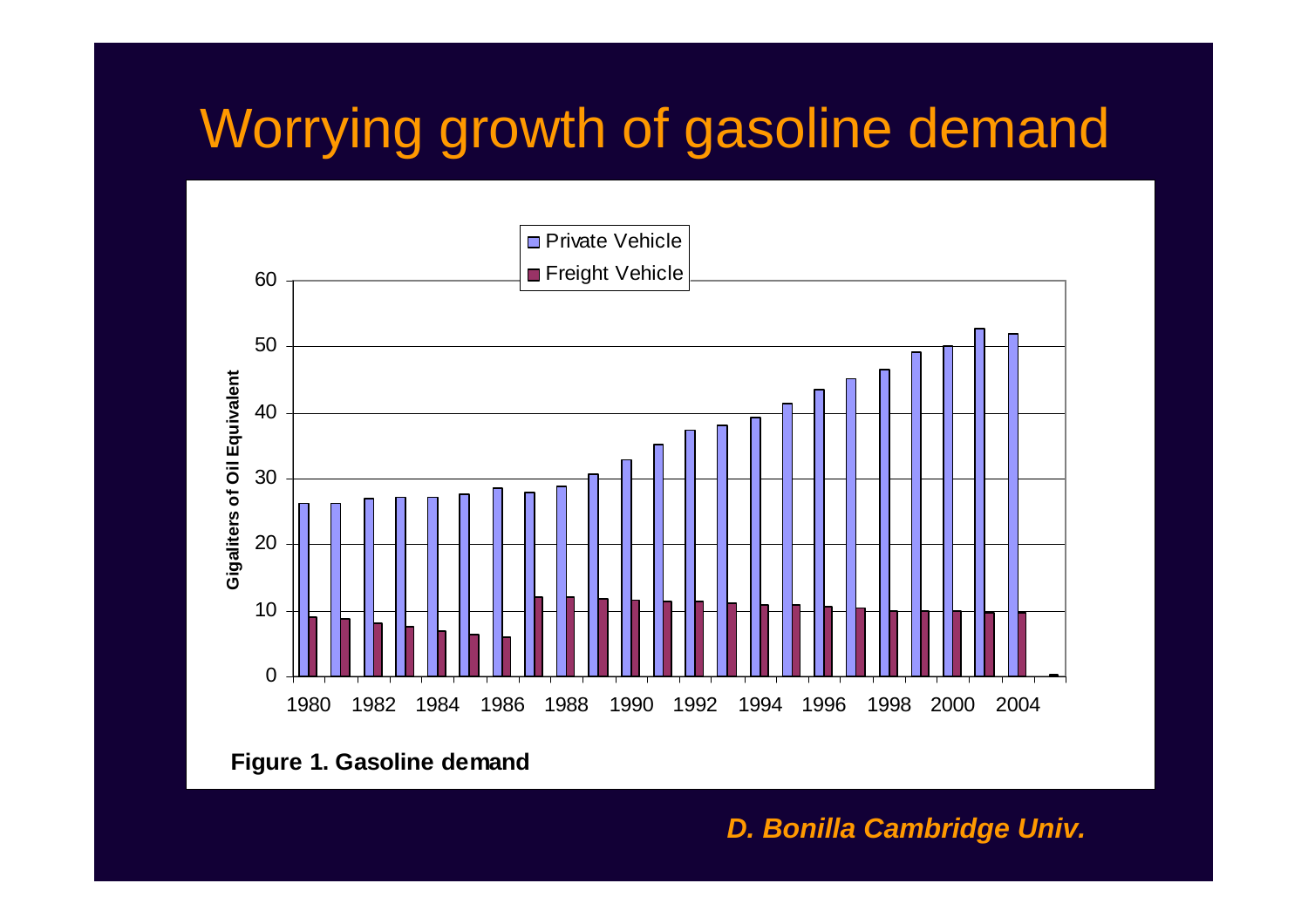# JP gas prices and v-kilometers;





**Fig. 3. Gasoline price, activity and income (1995=100)**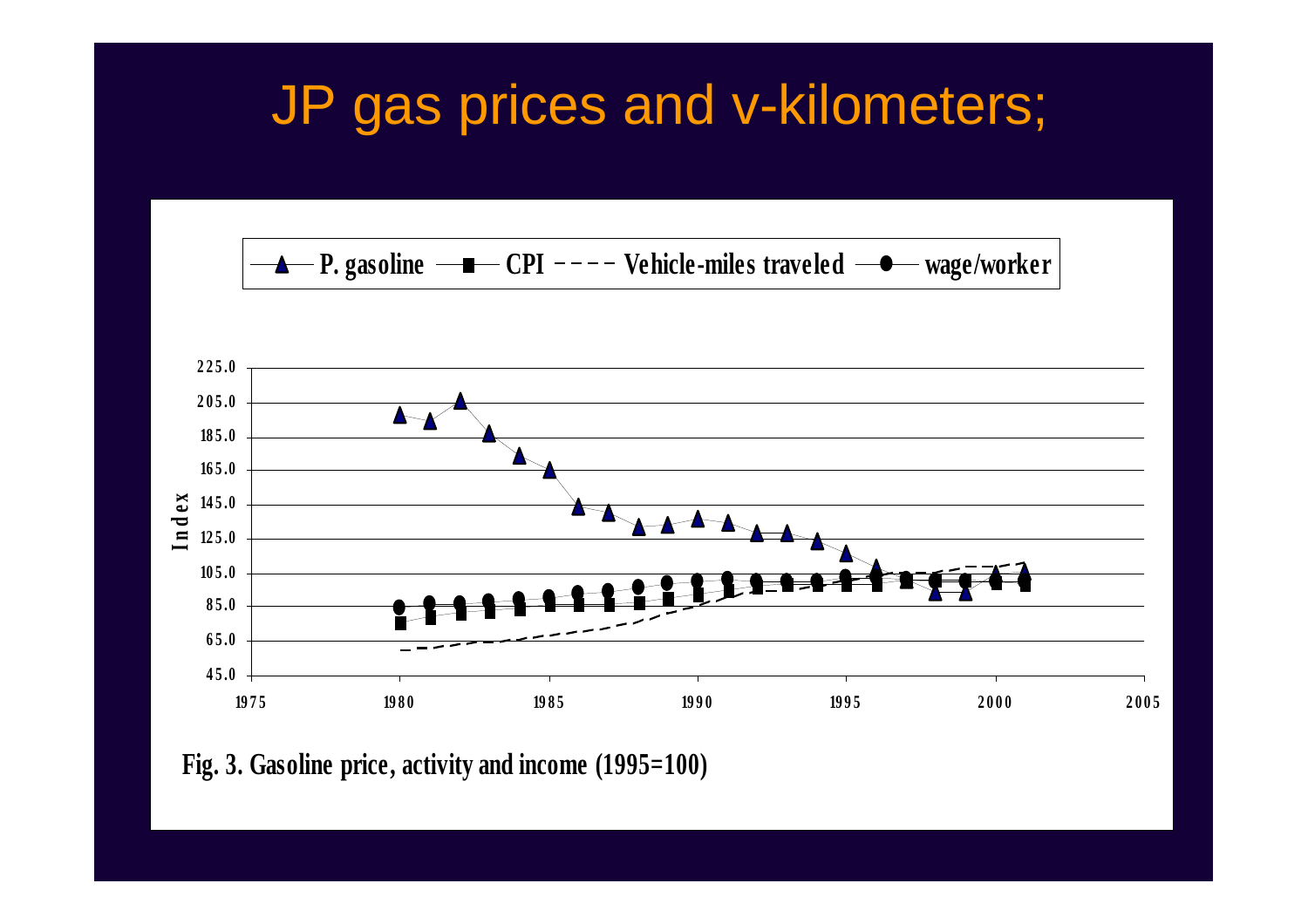### JP car stock and minicar stock increase



**Vehicle stock in Japan**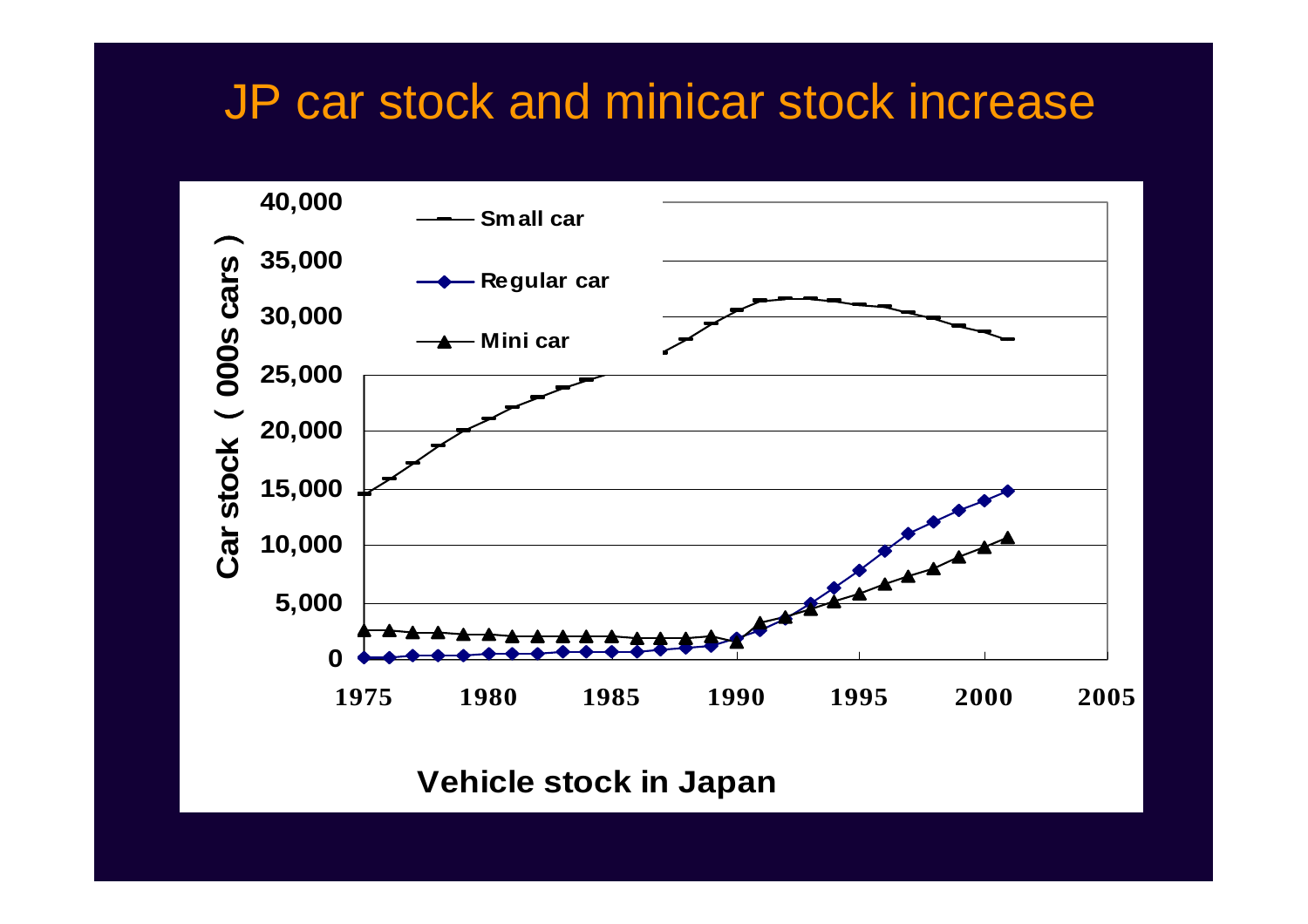#### JP gas price and new car FE

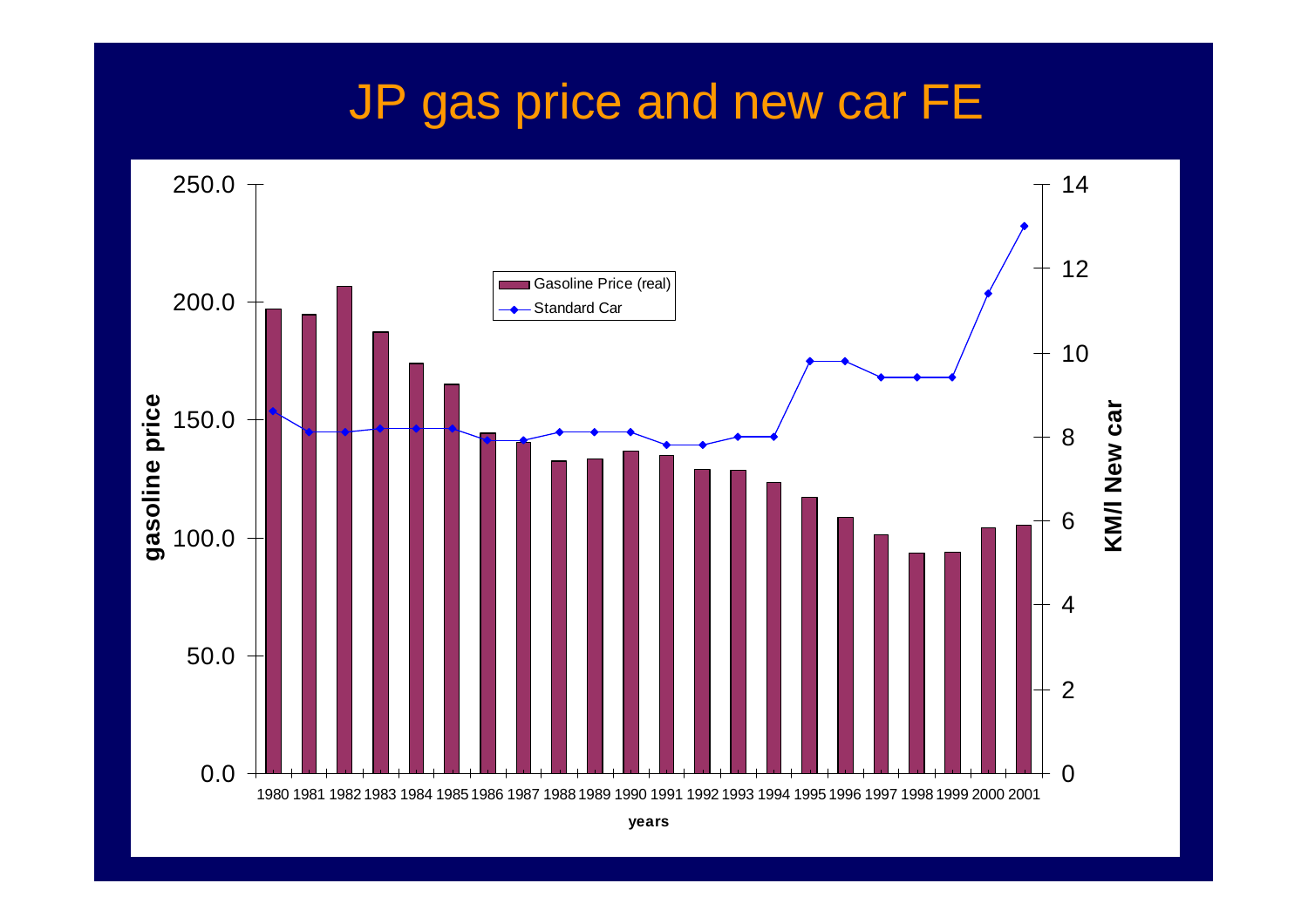#### JP small car sales slow; mini-car market grows

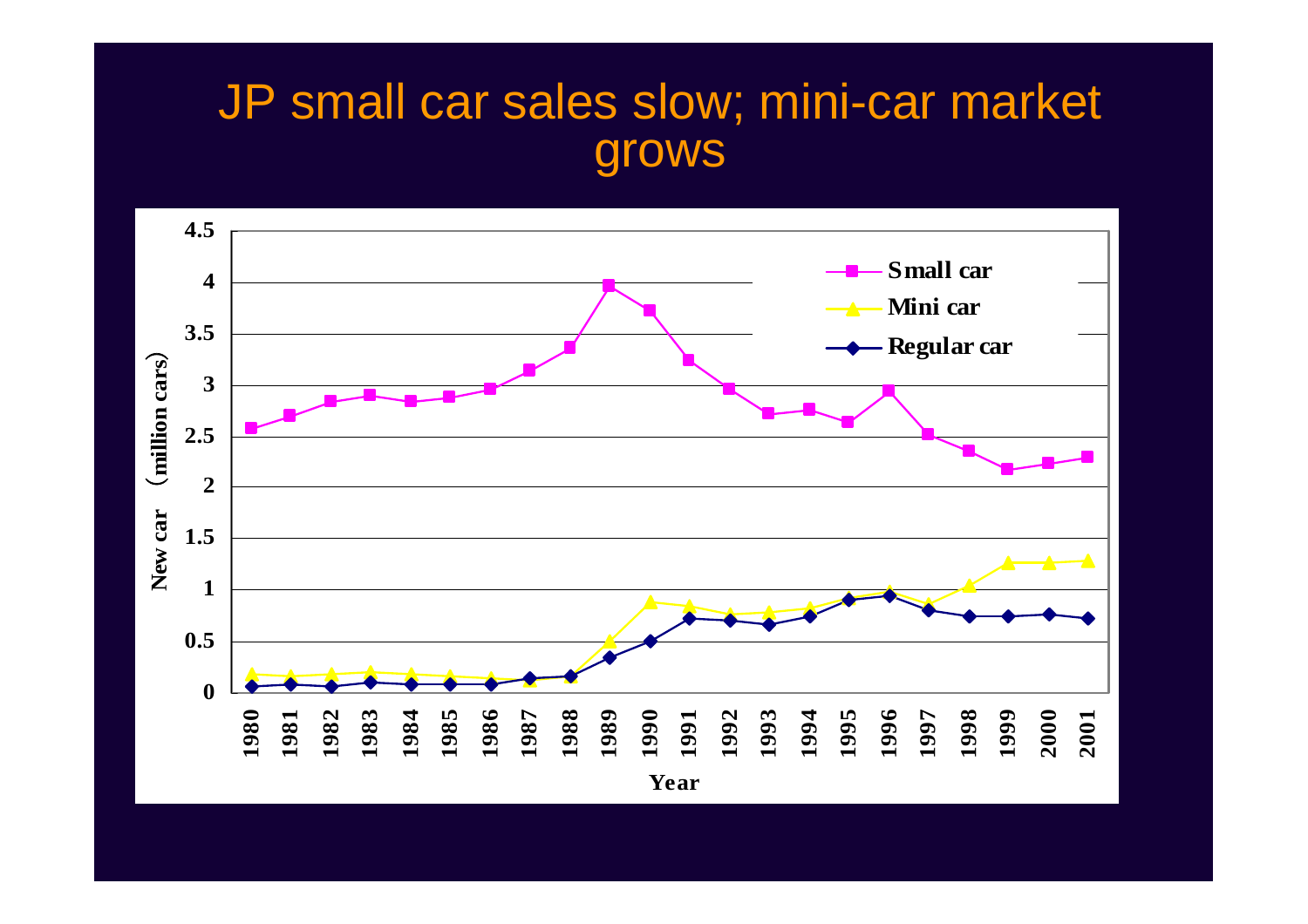#### JP fuel efficiency stagnant in 90's



**Vehicle fuel efficiency in Japan (private vehicles)**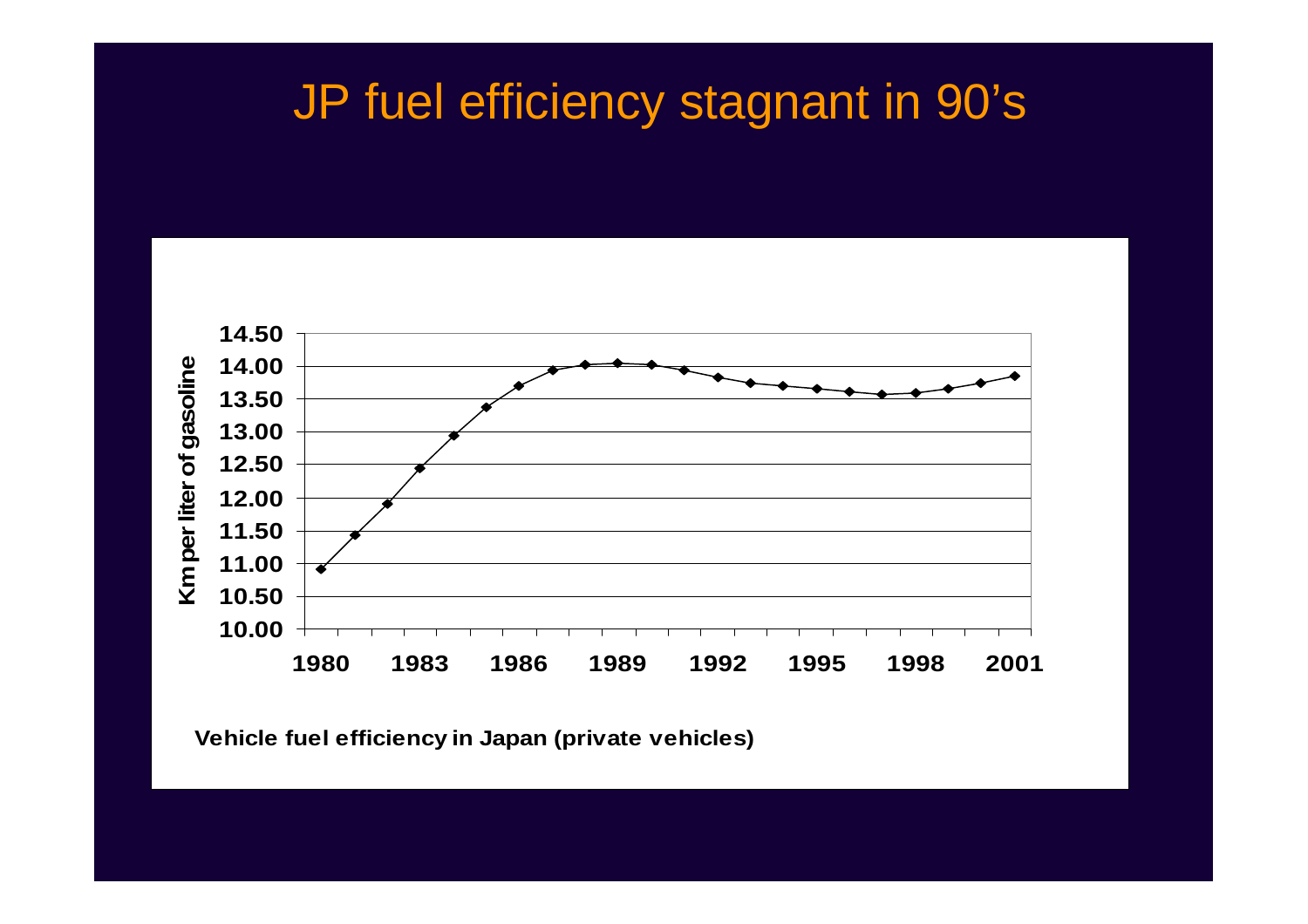#### **Assumptions on exogenous variables to project gasoline demand of Japan (sales weighted efficiency)**

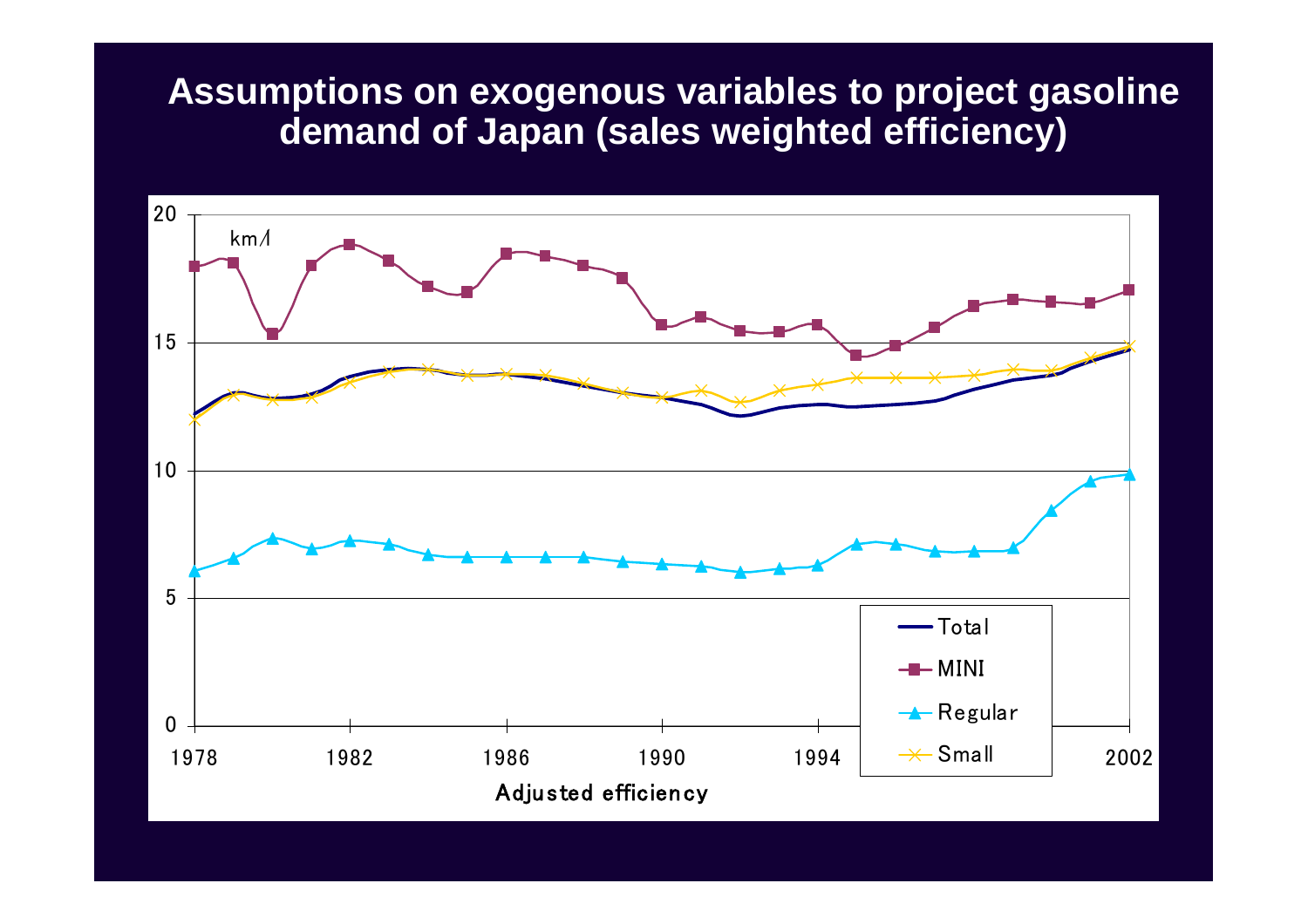#### JP fewer drivers per household compared to late 1980's



#### **Declining growth in drivers/household in Japan (1980-01)**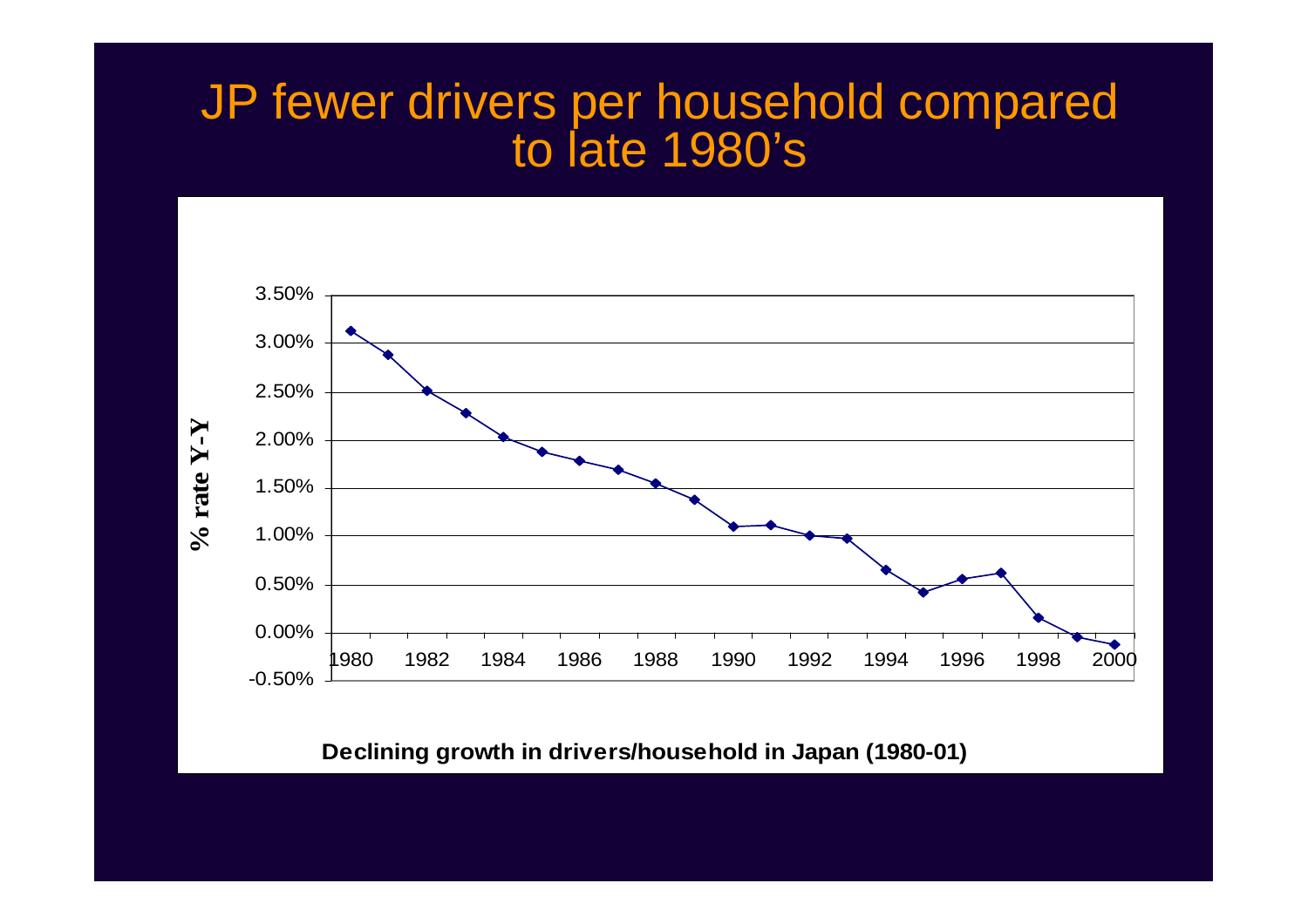#### JP drop in vehicle usage compared to late 1980's



**Falling vehicle utlisation**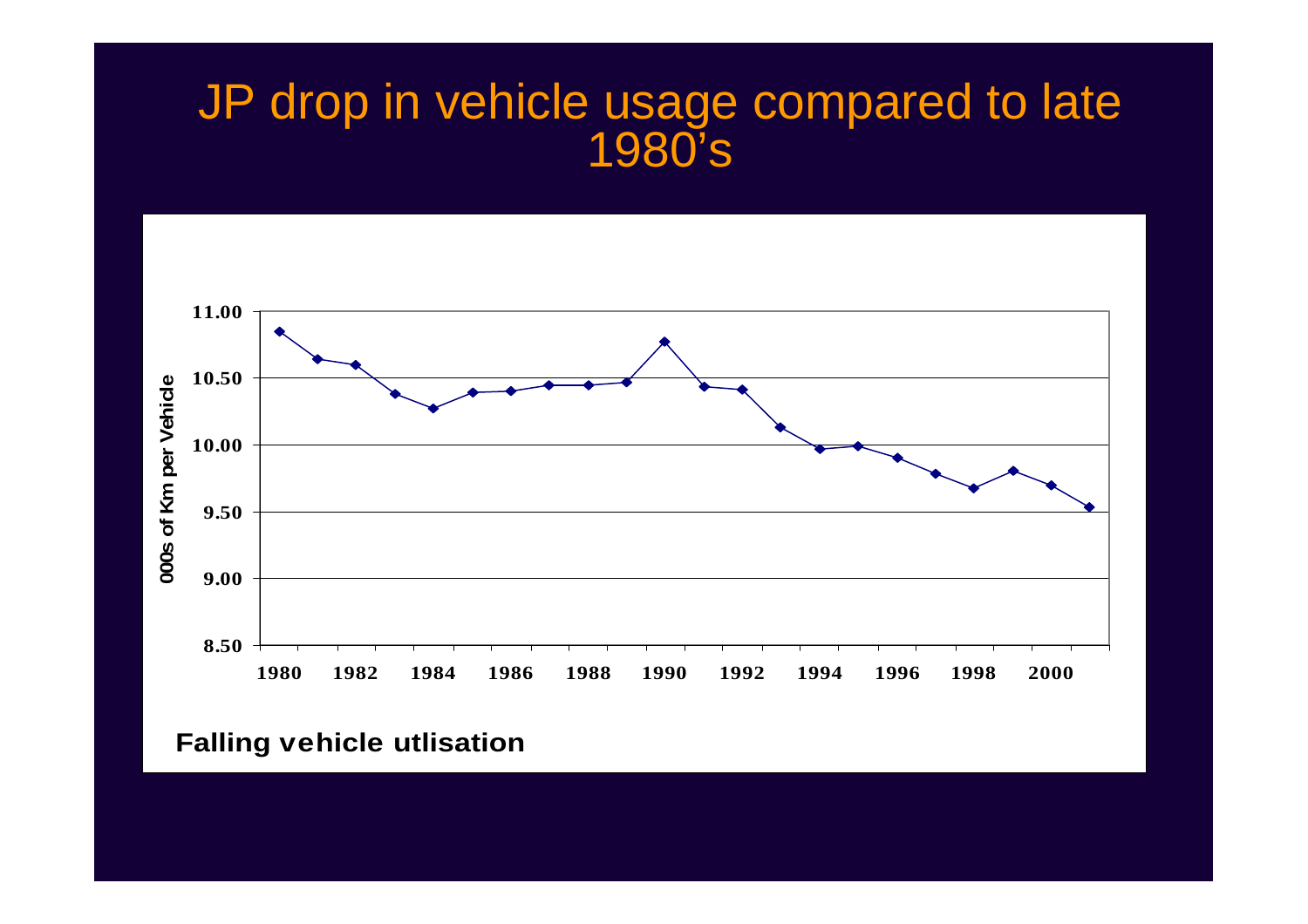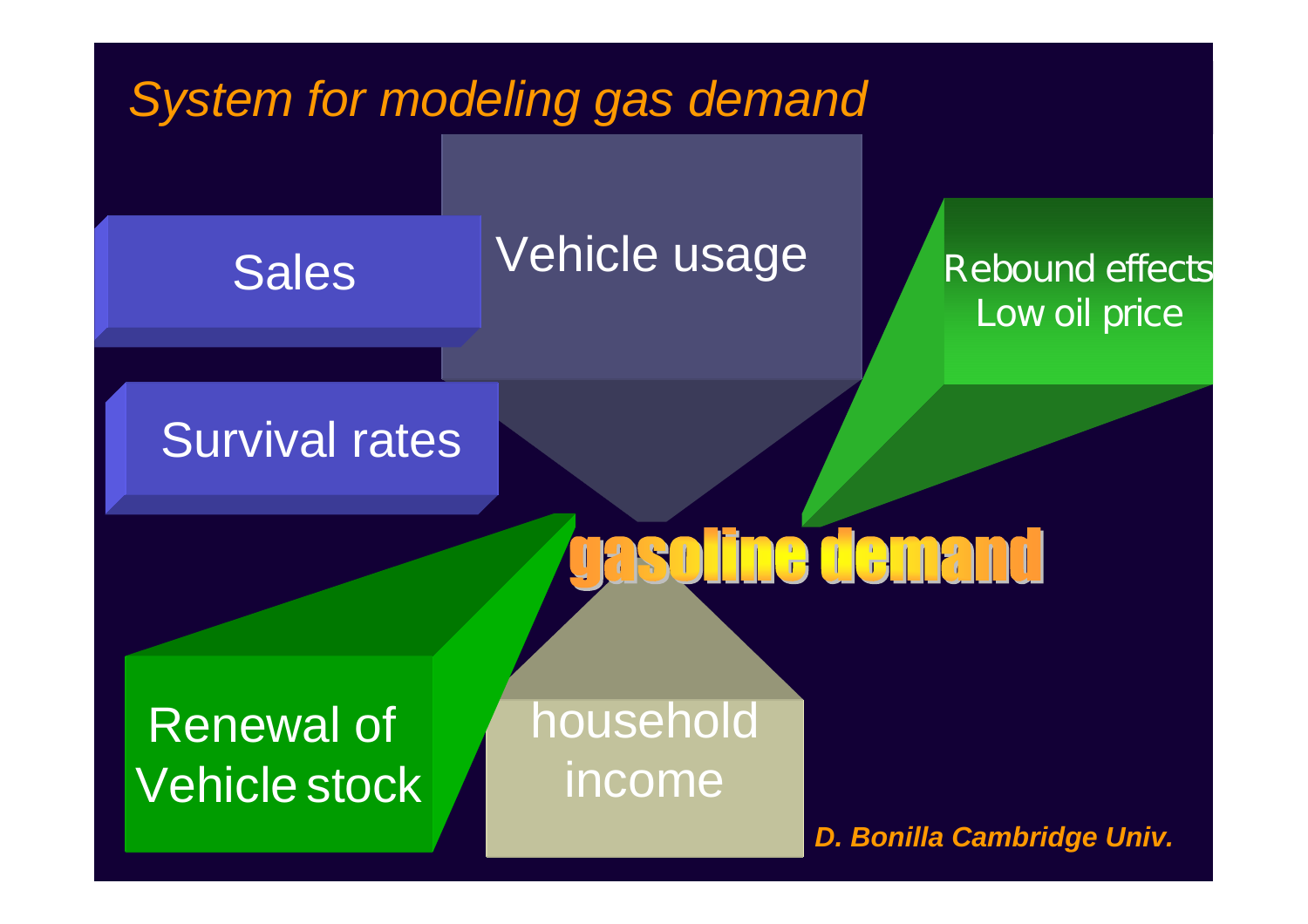# New car fuel efficiency

• We find low elasticity of FE to gasoline price (0.06) (using a lagged gasoline price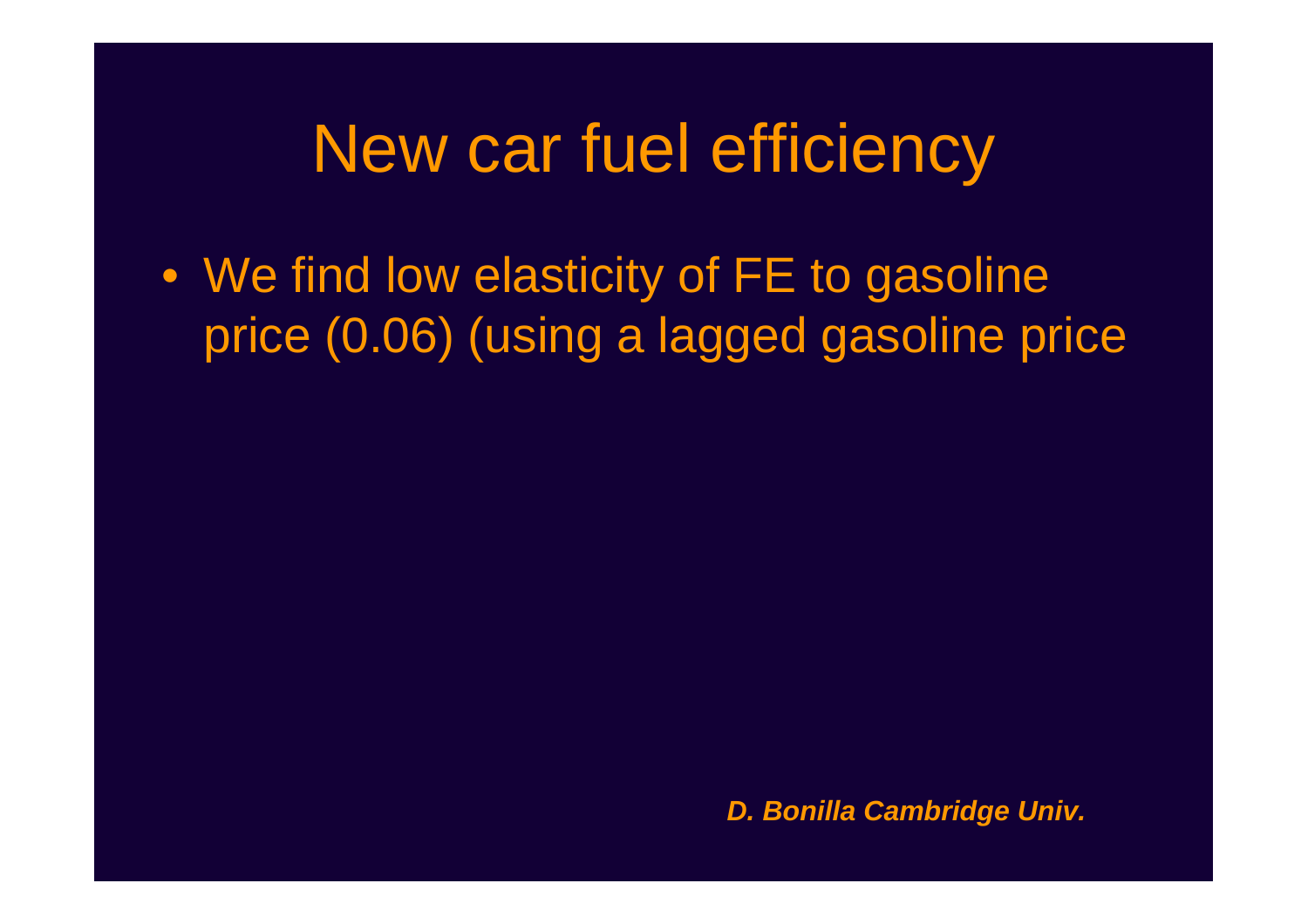# Gasoline demand model

### • Utilisation

- Vehicle fuel efficiency (sales weighted)
- Stock effects (3 car types) linked to sales
- Data 1980-2003 (JAMA, IEEJ)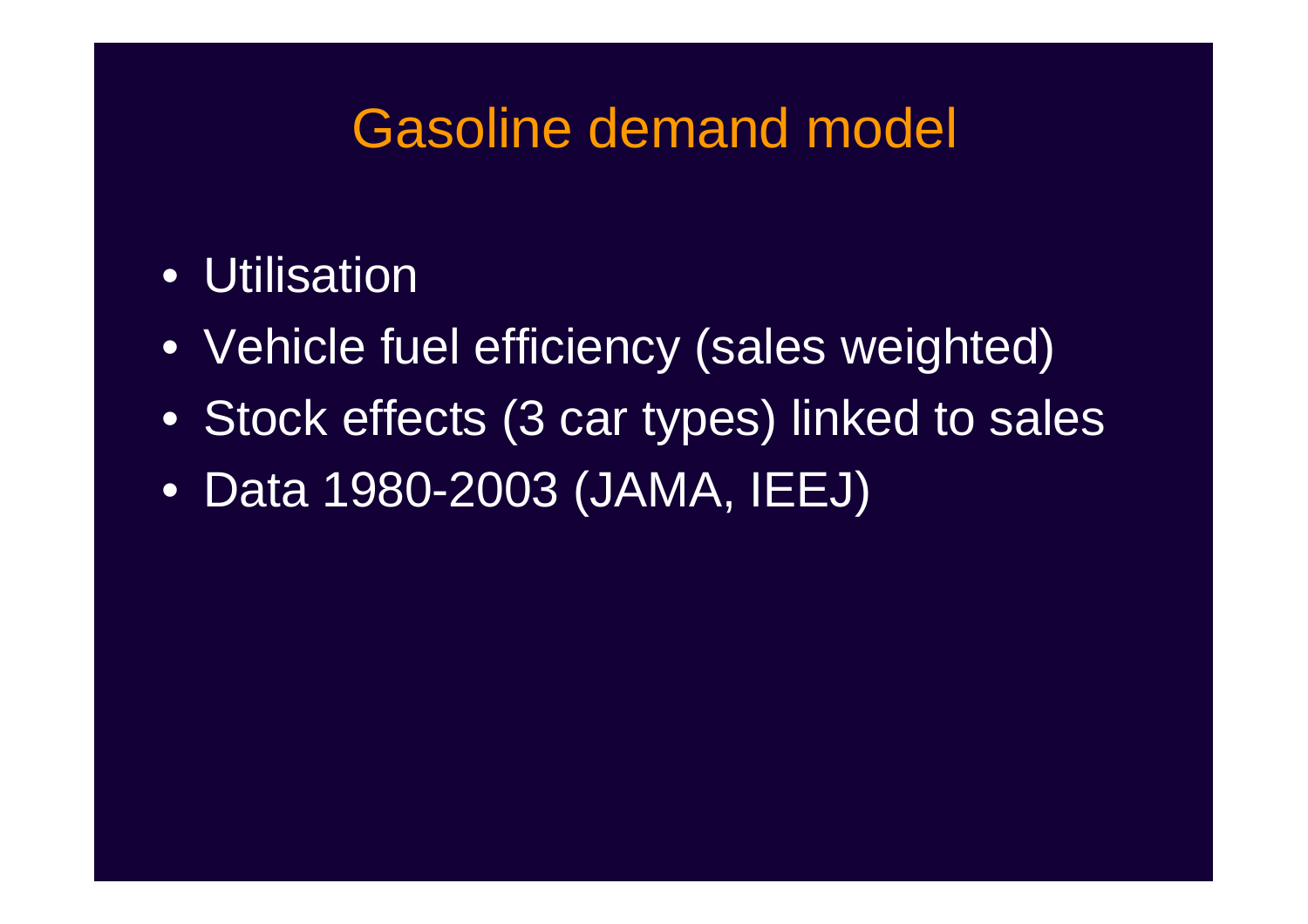## Predicted effects on gasoline demand

| Fuel<br>eff.           | 2020          | Gasoline<br>demand<br>04-2020 % pa. |
|------------------------|---------------|-------------------------------------|
| <b>NO FE</b>           | 2002<br>level | 0.83                                |
| FE (1%<br>pa.)         | 16.6          | 0.11                                |
| No FE<br>(High<br>GDP) | 13.92         | $1.\overline{5}$                    |
| FE<br>(GDP<br>growth)  |               | 0.77                                |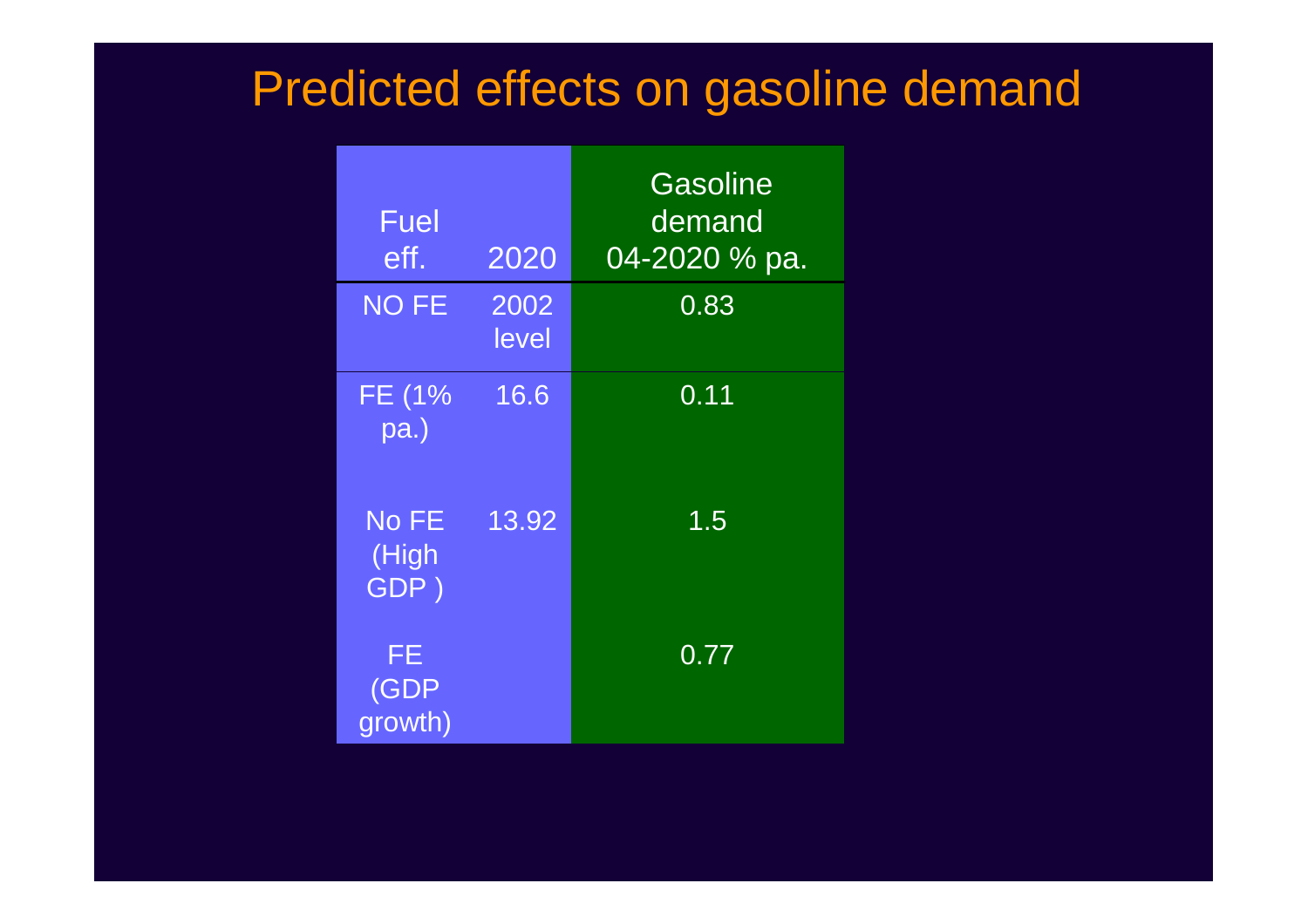# Projections on gasoline demand 04-2020 % pa

| This study |
|------------|
| 0.11       |
| 0.77       |
| $-0.40$    |
|            |